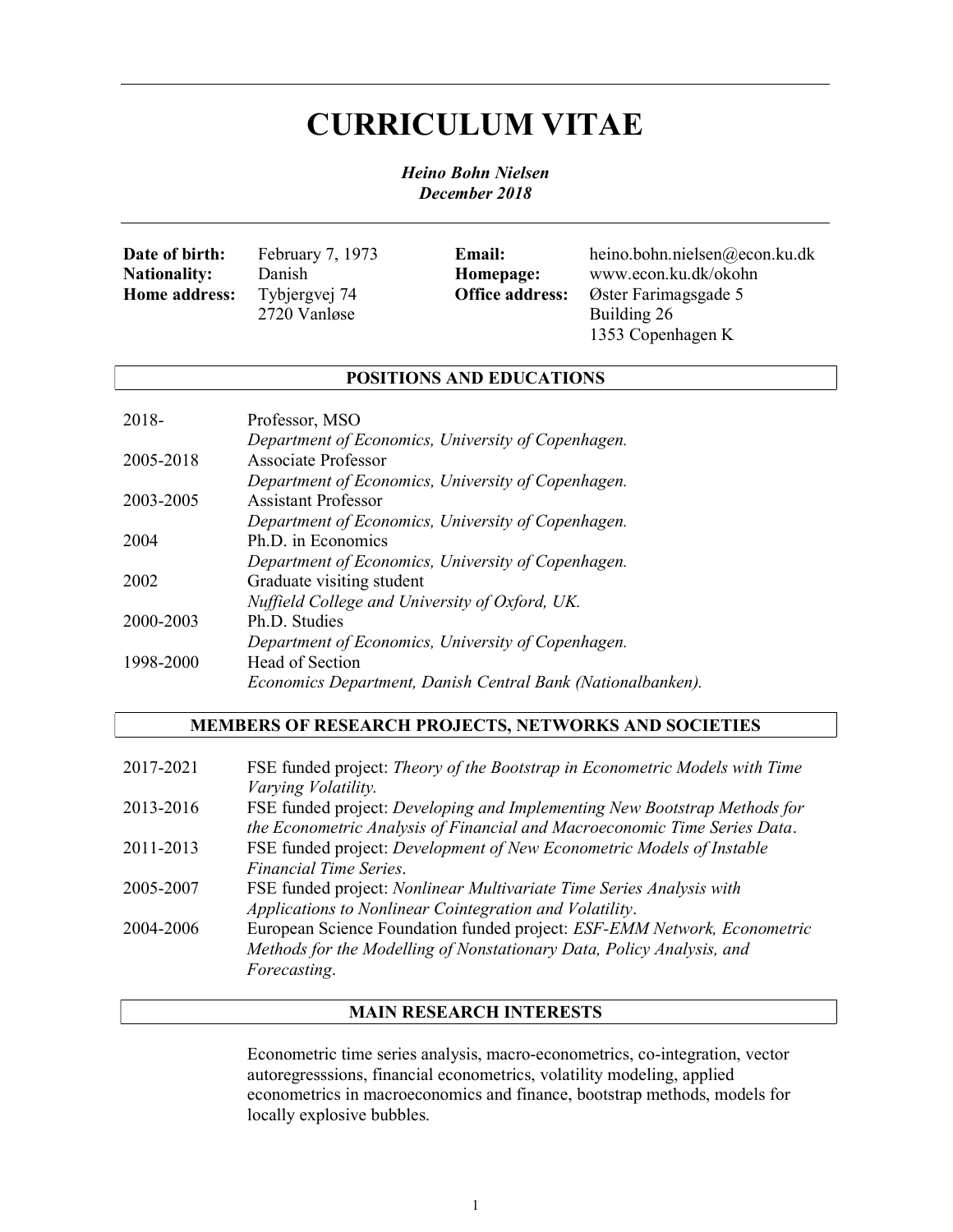### EDITORIAL WORK

2010-present Editor of Oxford Bulletin of Economics and Statistics.

Referee for Review of Economics and Statistics, Journal of Econometrics, Technometrics, Journal of Applied Econometrics, Journal of Money Credit and Banking, Oxford Bulletin of Economics and Statistics, Journal of Economic Growth, Econometric Reviews, Journal of Time Series Analysis, Scandinavian Journal of Statistics, Scandinavian Journal of Economics, Macroeconomic Dynamics, Economic Modelling, Cliometrica, Australian Economic Papers, Journal of Asian Economics, Regional Science and Urban Economics, Danish Journal of Economics, World Development, Economic Bulletin, Bulletin of Economic Research, Economics.

## LIST OF PUBLICATIONS

#### Book:

Introduction to Likelihood-based Estimation and Inference, Third Edition, Hans Reitzels Forlag, 2017. ISBN: 9788741269047

#### Journal articles:

Bootstrapping Noncausal Autoregressions: With Applications to Explosive Bubble Modeling (with G. Cavaliere and A. Rahbek), Journal of Business and Economics Statistics, forthcoming.

Estimation Bias and Bias Correction in Reduced Rank Autoregressions, *Econometric Reviews*, forthcoming.

On the Consistency of Bootstrap Testing for a Parameter on the Boundary of the Parameter Space (with G. Cavaliere and A. Rahbek), **Journal of Time Series Analysis**,  $2017$ ,  $38(4)$ :  $513-534$ .

The Co-Integrated Vector Autoregression with Errors-in-Variables, *Econometric Reviews*, 2016, 35(2): 169-200.

Bootstrap Testing of Hypotheses on Co-Integrating Relations in VAR Models (with G. Cavaliere and A. Rahbek), Econometrica, 2015, 83(2):813-831.

Unit Root Vector Autoregression with Volatility Induced Stationarity (with A. Rahbek), **Journal of** Empirical Finance, 2014, 29:144–167.

An I(2) Co-Integration Model with Piecewise Linear Trends, (with T. Kurita and A. Rahbek), Econometrics Journal, 2011, 14(2), 131-155.

Monetary Policy in the Greenspan Era: A Time Series Analysis of Rules vs. Discretion (with A.M. Christensen), Oxford Bulletin of Economics and Statistics, 2009, 71(1), 69-89.

The Breakdown of the UK Phillips Curve Revisited: Comment on "The Long-Run Determinants of UK Wages, 1860-2004", Journal of Macroeconomics, 2009, 31 (1), 29-34.

Influential Observations in Cointegrated VAR Models: Danish Money Demand 1973-2003, The Econometrics Journal, 2008, 11(1), 1-19.

Likelihood Ratio Testing for Cointegration Ranks in I(2) Models (with A. Rahbek), *Econometric* Theory, 2007, 23(4), 615-637.

A Maximum-Eigenvalue Test for the Cointegration Ranks in I(2) VAR Models, *Economics Letters*, 2007, 94(3), 445-451.